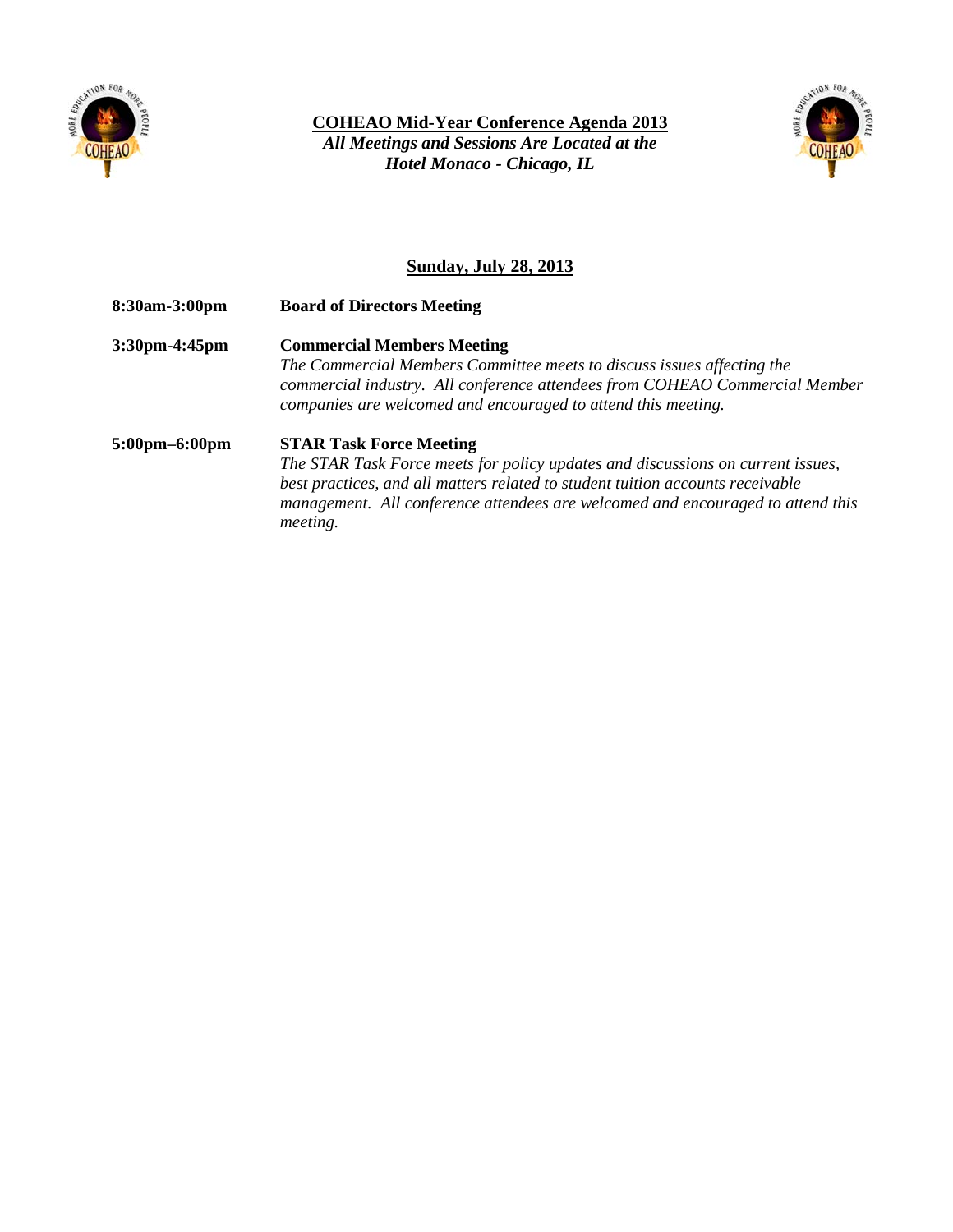## **Monday, July 29,2013**

| 7:45am-9:00am   | <b>Registration &amp; Breakfast</b>                                                                                                                                                                                                                                                                                                                                                                                                                                                                                                                                                                                                                                          |
|-----------------|------------------------------------------------------------------------------------------------------------------------------------------------------------------------------------------------------------------------------------------------------------------------------------------------------------------------------------------------------------------------------------------------------------------------------------------------------------------------------------------------------------------------------------------------------------------------------------------------------------------------------------------------------------------------------|
| 8:00am-9:00am   | <b>Breakfast Meeting: Perkins Task Force</b><br>The first full day of the conference kicks off with a meeting of COHEAO's Perkins<br>Task Force. This group meets to discuss legislative and regulatory developments<br>(and possible improvements) in the Perkins Loan Program. All attendees are<br>welcomed and encouraged to attend this meeting.                                                                                                                                                                                                                                                                                                                        |
| 9:00am-9:15am   | The President's Welcome & Opening Remarks                                                                                                                                                                                                                                                                                                                                                                                                                                                                                                                                                                                                                                    |
|                 | Speaker: Maria Livolsi, COHEAO President                                                                                                                                                                                                                                                                                                                                                                                                                                                                                                                                                                                                                                     |
| 9:15am-10:15am  | An Update from Washington<br>With college costs and student loans front and center in Congress and the<br>Administration and the reauthorization of the Higher Education Act on the horizon,<br>COHEAO Executive Director Harrison Wadsworth will keep you apprised of the<br>latest developments and offer his keen insights and COHEAO's perspectives on<br>current issues in student loans, student aid, and higher education                                                                                                                                                                                                                                             |
|                 | Speaker: Harrison Wadsworth, COHEAO Executive Director                                                                                                                                                                                                                                                                                                                                                                                                                                                                                                                                                                                                                       |
| 10:15am-11:15am | <b>Contract Requirements with your Third Party Collection Agency</b><br><b>Session:</b><br>You want an agency that will represent your institution in a responsible and<br>professional manner, and one that will provide a satisfactory rate of recovery while<br>maintaining your public image. But what are realistic compliance, audit, and<br>insurance requirements you should expect from your agency to help protect your<br>Institution's interests, and how often should you review those requirements? What<br>are the situations you should watch for that may indicate there is a potential<br>problem, and what are the steps you should take if issues arise? |
|                 | Speaker: Karolyn Rubin, TLC Experts, LLC                                                                                                                                                                                                                                                                                                                                                                                                                                                                                                                                                                                                                                     |
| 11:15am-11:30am | <b>Break</b>                                                                                                                                                                                                                                                                                                                                                                                                                                                                                                                                                                                                                                                                 |
| 11:30am-12:30pm | Session: Alternative Higher Ed Financing: New Models, New Players,<br><b>New Issues</b><br>In recent years, several new loans and other financing vehicles have been created to<br>help students pay for higher education. This session will explore these advantages<br>and challenges for these new financing models, explain what the mean for schools<br>going forward, and offer an outlook on their role in the future.<br>Speaker: Tonio DeSorrento, Pave                                                                                                                                                                                                             |
| 12:30pm-2:00pm  | Luncheon Address: Understanding the Telephone Consumer Protection Act<br>Mark Brennan, an attorney with Hogan Lovells will share his unique insights on the<br>Telephone Consumer Protection Act and efforts to provide desperately needed<br>updates to the law and its underlying regulations.                                                                                                                                                                                                                                                                                                                                                                             |

Speaker: Mark Brennan, Hogan Lovells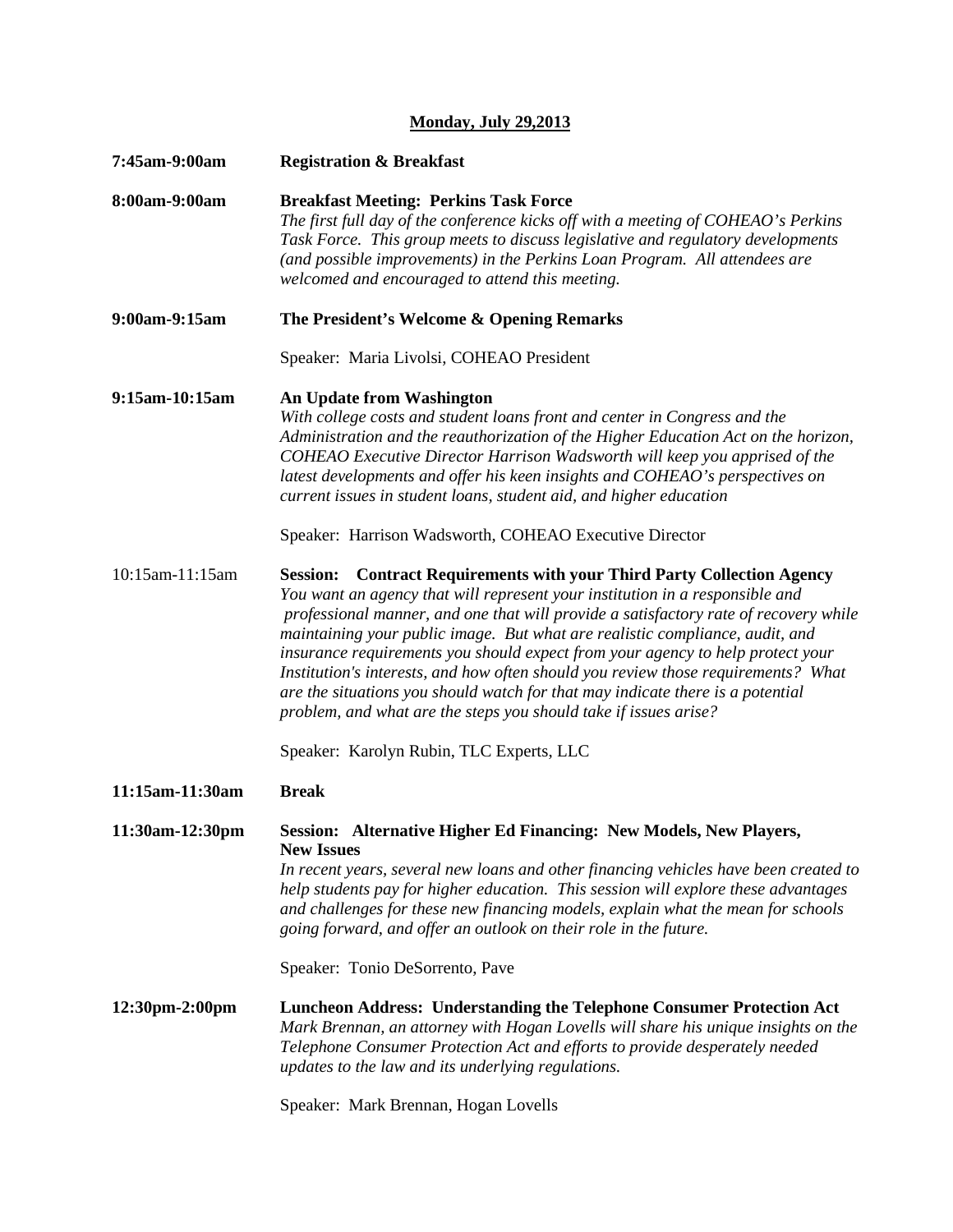| $2:00-3:15$ pm                    | <b>Session: Live List Serve - Ask a Perkins Expert</b><br>A panel of Federal Perkins Loans experts from both Institutions and Third-party<br>Servicers will be on hand to answer questions regarding the Perkins Loan Program<br>and it's regulations. This session will provide an opportunity to listen to updates, and<br>management tips from people directly involved in the program.                                                                                                                                                                                                                                |                                                                                                                                          |  |  |
|-----------------------------------|---------------------------------------------------------------------------------------------------------------------------------------------------------------------------------------------------------------------------------------------------------------------------------------------------------------------------------------------------------------------------------------------------------------------------------------------------------------------------------------------------------------------------------------------------------------------------------------------------------------------------|------------------------------------------------------------------------------------------------------------------------------------------|--|--|
|                                   | Speakers:                                                                                                                                                                                                                                                                                                                                                                                                                                                                                                                                                                                                                 | Industry Experts: Chris Stompanato, ECSI; Nancy Paris, Xerox;<br>Bob Frick, NCO Group; Sharon Cameron, Campus Partners                   |  |  |
|                                   |                                                                                                                                                                                                                                                                                                                                                                                                                                                                                                                                                                                                                           | Campus Experts: Norma Carmona, University of Chicago;<br>Jan Hnilica, Wheaton College; Daniel Pelayo, University of Illinois-<br>Chicago |  |  |
| $3:15$ pm $-3:30$ pm              | <b>Break</b>                                                                                                                                                                                                                                                                                                                                                                                                                                                                                                                                                                                                              |                                                                                                                                          |  |  |
| 3:30pm-5:15pm                     | <b>Session: Financial Literacy Showcase</b><br>This session will feature the best financial literacy solutions in higher education,<br>straight from the mouths of the college administrators who have implemented the<br>programs! By the end of this presentation, you will be an expert in the various<br>solutions that are available, as well as having a good idea of what will work best for<br>your institution. In this session, you will find out:<br>How the college decided on its financial literacy program<br>How each school is integrating the resources<br>What practices have been the most successful |                                                                                                                                          |  |  |
|                                   | Speakers: Nick Hagemeier, East Tennessee State University (speaking on behalf of<br>Dave Ramsey curriculum); Lynne Garcia, Corinthian Colleges (speaking on behalf of<br>iGrad); Heidy Santizo, DeVry University (speaking on behalf of DeVry University);<br>Jack Gochenaur, Manchester University (speaking on behalf of ASA/Salt); Patricia<br>Donnelly, Bowling Green State University (speaking on behalf of the Institute for<br>Financial Literacy)                                                                                                                                                                |                                                                                                                                          |  |  |
| $6:00 \text{pm} - 7:00 \text{pm}$ | <b>Reception</b>                                                                                                                                                                                                                                                                                                                                                                                                                                                                                                                                                                                                          |                                                                                                                                          |  |  |